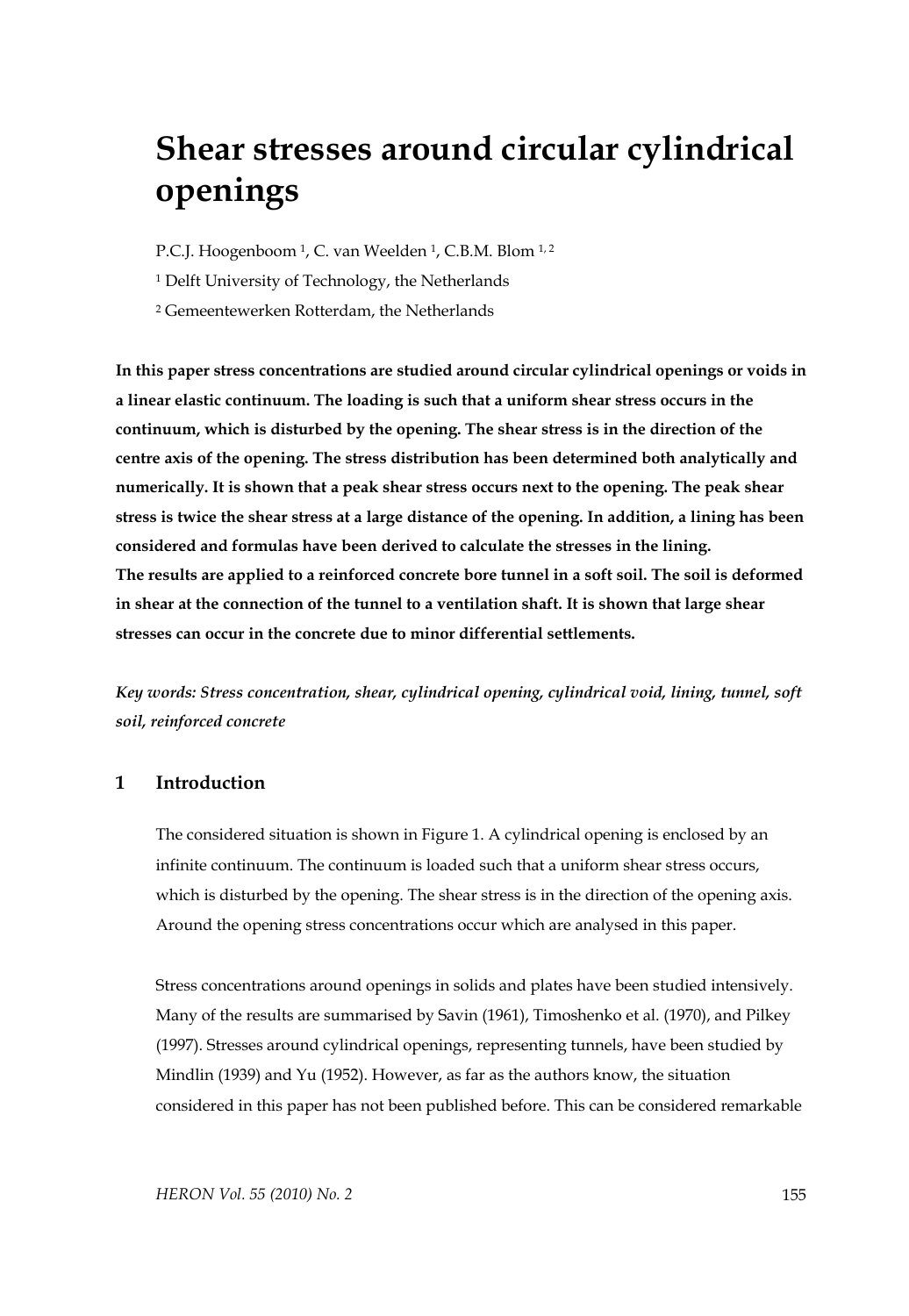because the analysis shows to be rather elementary and the result is quite relevant to civil engineering.

Stress concentration factors for normal stresses or shear stress in planes perpendicular to the centre line of the cylindrical opening are not considered in this paper. These can be simplified to two dimensional problems for which solutions are available in literature.1

# **2 Analytical solution**

The derivation uses both cylinder coordinates *x*, *r*, ϕ and Cartesian coordinates *x*, *y*, *z* (Fig. 2). The reason for using two coordinate systems is that it is convenient to calculate the boundary stresses in cylinder coordinates and the far field stresses in Cartesian coordinates, as will be shown. The following displacement field is proposed

$$
u_x = \frac{\tau}{G} (r + \frac{a^2}{r}) \sin \varphi ,
$$
  
\n
$$
u_y = 0 ,
$$
  
\n
$$
u_z = 0 ,
$$
\n(1)

The symbols *a*, *r* and ϕ are explained in Figure 2. Symbol *G* is the shear modulus and τ is a parameter that will be interpreted below. It will be shown that this displacement field,



*Figure 1. Shear stress concentration in a continuum around a cylindrical opening* 

 $\overline{a}$ 

<sup>&</sup>lt;sup>1</sup> Most stress concentration problems for cylindrical openings can be simplified to a two dimensional plane strain problem or to a two dimensional plane stress problem. It is noted that plane strain problems have the same stress solutions as plane stress problems.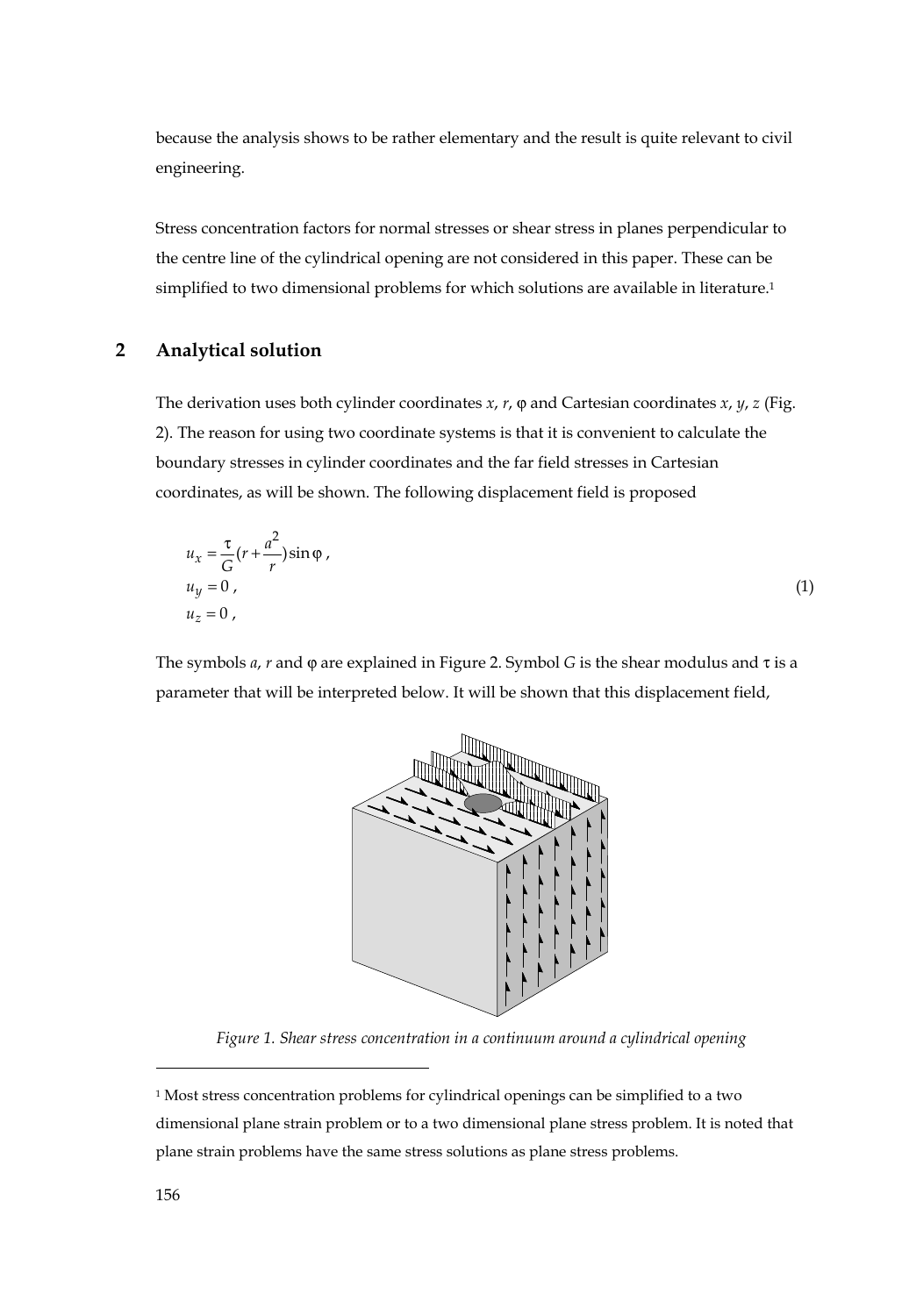

*Figure 2. Reference systems, dimensions and displacements for the analytical solution* 

which has been found by trial and error, provides the correct solution to the problem of this paper. From Eq. (1) it follows that the displacements in the radial and tangential directions are

$$
u_r = 0,
$$
  
\n
$$
u_{\varphi} = 0.
$$
\n(2)

The strains in cylindrical directions are

$$
\varepsilon_{xx} = \varepsilon_{rr} = \varepsilon_{\varphi\varphi} = \gamma_{r\varphi} = 0
$$
  
\n
$$
\gamma_{xr} = \frac{\partial u_x}{\partial r} + \frac{\partial u_r}{\partial x} = \frac{\tau}{G} \left( 1 - \frac{a^2}{r^2} \right) \sin \varphi ,
$$
  
\n
$$
\gamma_{x\varphi} = \frac{\partial u_x}{r \partial \varphi} + \frac{\partial u_\varphi}{\partial x} = \frac{\tau}{G} \left( 1 + \frac{a^2}{r^2} \right) \cos \varphi .
$$
  
\n(3)

The stresses are

$$
\begin{aligned}\n\sigma_{xx} &= \sigma_{rr} = \sigma_{\varphi\varphi} = \sigma_{r\varphi} = 0\\ \n\sigma_{xr} &= G\gamma_{xr},\\
\sigma_{x\varphi} &= G\gamma_{x\varphi}.\n\end{aligned} \tag{4}
$$

At the opening edge  $(r = a)$  the stresses are

$$
\sigma_{xx} = \sigma_{rr} = \sigma_{\varphi\varphi} = \sigma_{r\varphi} = 0
$$
  
\n
$$
\sigma_{xr} = 0,
$$
  
\n
$$
\sigma_{x\varphi} = 2\tau\cos\varphi.
$$
\n(5)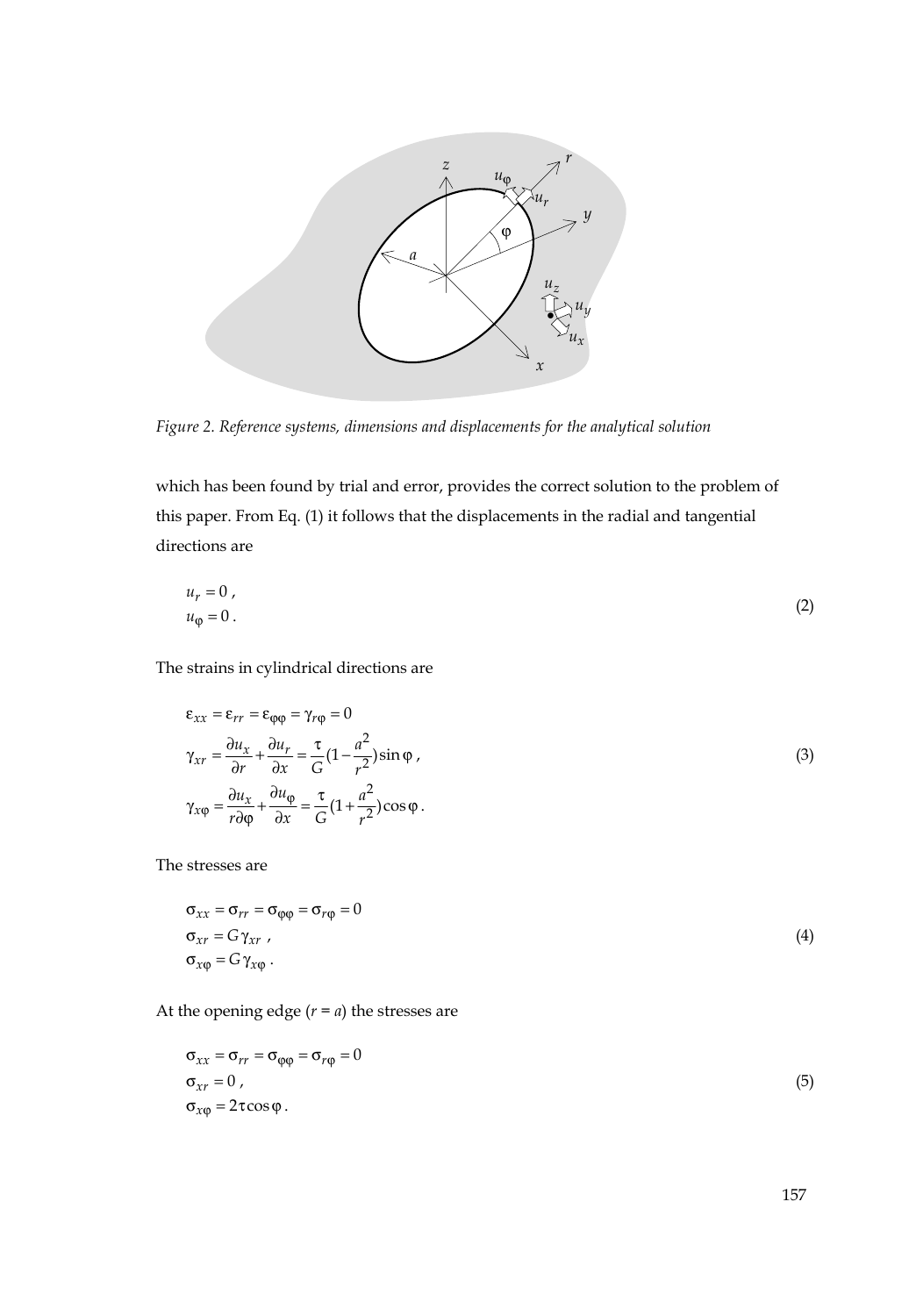In Cartesian coordinates *ux* (Eq. 1) becomes  $u_x = \frac{\tau}{G} (1 + \frac{a^2}{y^2 + z^2})z$ . From this, the strains in the *x*, *y*, *z* directions can be derived.

$$
\varepsilon_{xx} = \varepsilon_{yy} = \varepsilon_{zz} = \gamma_{yz} = 0 ,
$$
\n
$$
\gamma_{xz} = \frac{\partial u_x}{\partial z} + \frac{\partial u_z}{\partial x} = \frac{\tau}{G} \left( 1 + \frac{a^2 (y^2 - z^2)}{(y^2 + z^2)^2} \right),
$$
\n
$$
\gamma_{xy} = \frac{\partial u_x}{\partial y} + \frac{\partial u_y}{\partial x} = -2 \frac{\tau}{G} \frac{a^2 yz}{(y^2 + z^2)^2} .
$$
\n(6a)

Since,  $\frac{y^2}{r^2} - \frac{z^2}{r^2} = \cos^2 \varphi - \sin^2 \varphi = \cos 2\varphi$  and  $2\frac{z}{r}\frac{y}{r} = 2\sin \varphi \cos \varphi = \sin 2\varphi$ , the shear strains γ*xz* and γ*xy* can be written as

$$
\gamma_{xz} = \frac{\tau}{G} (1 + \frac{a^2}{r^2} \cos 2\varphi),
$$
  
\n
$$
\gamma_{xy} = -\frac{\tau}{G} \frac{a^2}{r^2} \sin 2\varphi.
$$
\n(6b)

The stresses are

$$
\begin{aligned}\n\sigma_{xx} &= \sigma_{yy} = \sigma_{zz} = \sigma_{yz} = 0, \\
\sigma_{xz} &= G \gamma_{xz}, \\
\sigma_{xy} &= G \gamma_{xy}.\n\end{aligned} (7)
$$

The equilibrium equations are

$$
\frac{\partial \sigma_{xx}}{\partial x} + \frac{\partial \sigma_{xy}}{\partial y} + \frac{\partial \sigma_{xz}}{\partial z} = 0,
$$
\n
$$
\frac{\partial \sigma_{xy}}{\partial x} + \frac{\partial \sigma_{yy}}{\partial y} + \frac{\partial \sigma_{xz}}{\partial z} = 0,
$$
\n
$$
\frac{\partial \sigma_{xz}}{\partial x} + \frac{\partial \sigma_{yz}}{\partial y} + \frac{\partial \sigma_{zz}}{\partial z} = 0,
$$
\n(8)

which are correctly fulfilled. From Eq. (7) and (6b) follows that in the far field ( $r \rightarrow \infty$ ) the stresses are

$$
\sigma_{xx} = \sigma_{yy} = \sigma_{zz} = \sigma_{yz} = 0,
$$
  
\n
$$
\sigma_{xz} = \tau,
$$
  
\n
$$
\sigma_{xy} = 0.
$$
\n(9)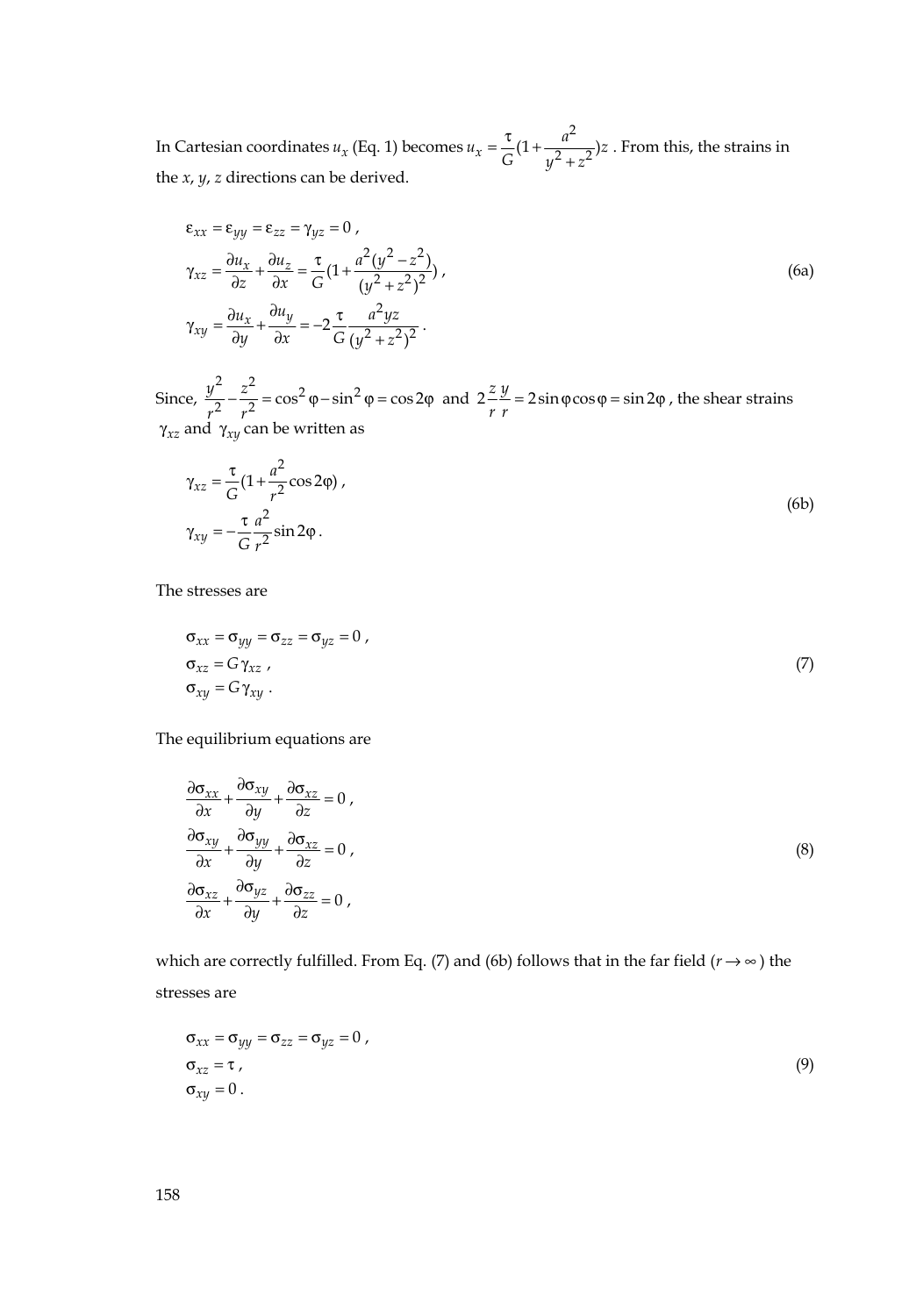From Eq. (5) is concluded that the stresses on the opening edge are zero, which is the correct boundary condition. From Eq. 9 is concluded that  $\tau$  is a uniform shear stress in the continuum which is the correct loading. In addition, all equations of the linear theory of elasticity have been fulfilled. Therefore, the proposed displacement field Eq. (1) provides the correct solution to the problem of this paper.

The maximum shear stress occurs at  $(y = \pm a, z = 0)^2$ 

$$
\sigma_{xz} = 2\tau, \n\sigma_{xy} = 0.
$$
\n(10)

This follows from both Eq. (5) as Eq. (7).

# **3 Numerical solution**

A finite element study has been performed using the program Ansys (Weelden 2010). The opening, with a radius of 2.5 m, is embedded in a square block of  $50 \times 50 \times 50$  m. Young's modulus *E* = 200000 N/mm<sup>2</sup> and Poisson's ratio ν = 0.3. The element size is approximately 0.5 m close to the opening and larger at the block edges (Fig. 3). The element types used are SOLID45, which is an 8 node hexahedron and SOLID92 which is a 10 node tetrahedron. A shear displacement of 1 m is imposed to one of the block edges deforming it to a rhombic



*z*  $u_r = 1$  m  $u_z = 0$   $\overrightarrow{v}$  **void**  $u_z = 0$  $u_r = 0$ void block

*Figure 3. Tetrahedral finite element mesh of the front face*

 $\overline{a}$ 

*Figure 4. Imposed deformations on the model edges. In addition, one node is fixed in the y direction.* 

<sup>&</sup>lt;sup>2</sup> This maximum shear stress of  $2\tau$  been suggested before by Hoogenboom et al. (2005).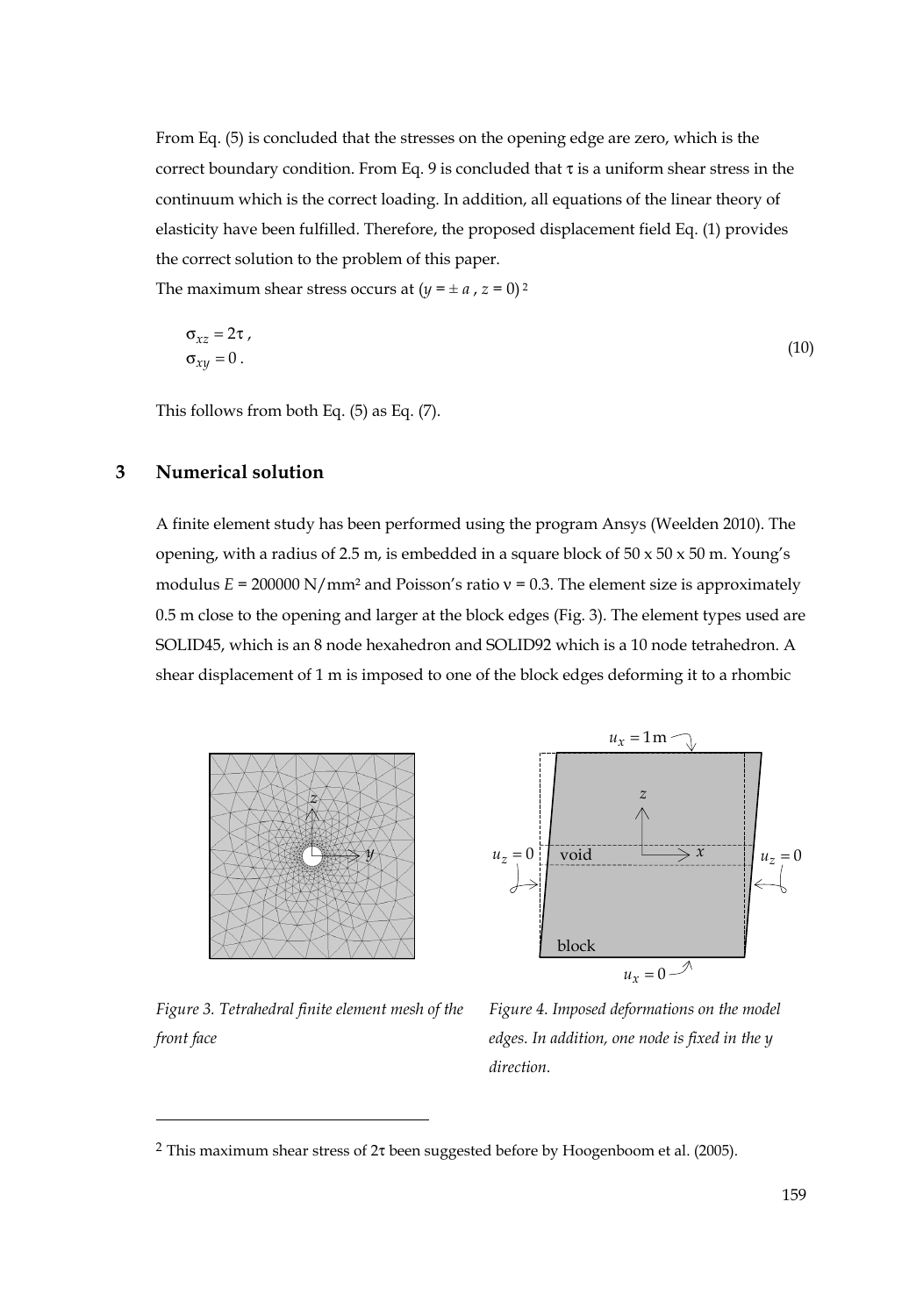shape (Fig. 4).3 A static linear elastic analysis has been performed. The results show a shear stress next to the edges of the block of 1538 N/mm² (Fig. 5). The largest shear stress is 3102 N/mm², which occurs in the middle of the block next to the opening. Therefore, the stress concentration factor is 3102/1538 = 2.017. The analysis has been repeated for different values of Young's modulus, Poisson's ratio and the imposed deformation. This did not result in significant changes in the stress concentration factor. The analysis has been repeated for several element sizes. For a very fine finite element mesh the stress concentration factor is close to two. Also, the analysis has been repeated for several block sizes. For smaller block sizes both the concentrated stress and the stress in the block edges increase significantly.

In total 50 finite element analyses have been performed. The mean stress concentration factor is 1.996. The standard deviation is 0.017. The null hypothesis is, "the stress concentration factor is two". A 5% error is accepted in falsely rejecting the null hypothesis. The reliability boundaries are 2 – 2.01 x 0.017/  $\sqrt{50}$  = 1.995 and 2 + 2.01 x 0.017/  $\sqrt{50}$  =



 *Figure 5. Shear stress* σ*xz in the middle section of the block* 

 $\overline{a}$ 

<sup>&</sup>lt;sup>3</sup> In retrospect, a 1 m slice of the block could have been analysed if a continuity condition would have been imposed on the boundaries  $x = 0.5$  m and  $x = -0.5$  m. This would enable the use of meshes of prismatic elements of unity lengths.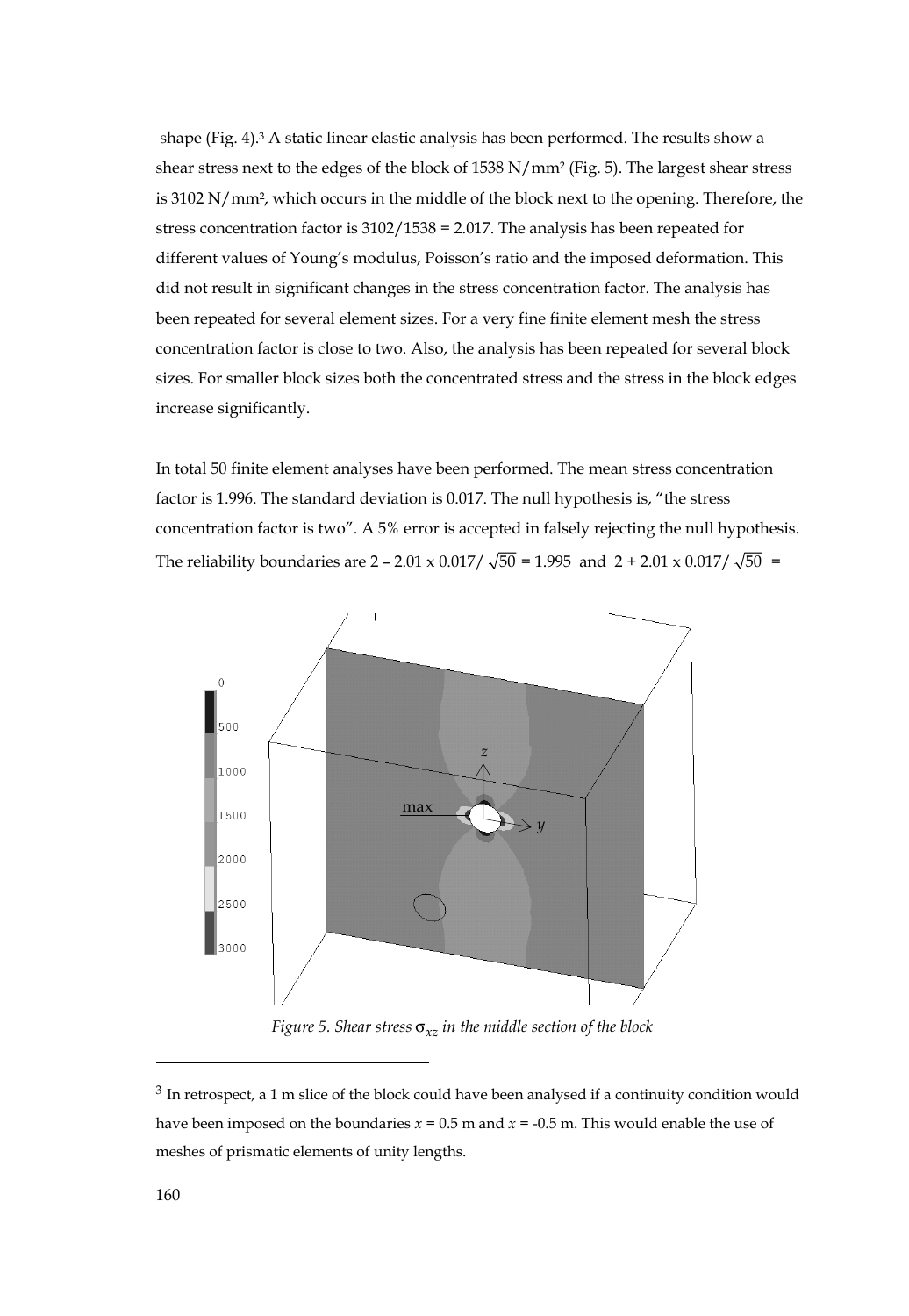2.005, where 2.01 is 2.5% critical value of the Student distribution of 49 degrees of freedom. Since 1.995 < 1.996 < 2.005 the null hypothesis cannot be rejected.

# **4 Lining stresses**

A lining is introduced that covers the surface of the opening (Fig. 6). It has a thickness *t* and a shear stiffness  $G_l t$ . The shear deformation  $\gamma$  of the lining is the same as that of the continuum edge.

$$
\gamma = \gamma_{x\phi}(r = a, \phi). \tag{11}
$$

The constitutive equation of the lining is

$$
n = G_l t \gamma, \tag{12}
$$

where *n* is the lining distributed shear force  $(N/m)$  in a cross-section of the opening. The lining is loaded by the shear stress σ*xr* at the continuum edge. It is assumed that normal stresses do not occur in the lining, which hereafter is shown to be true.<sup>4</sup> The lining equilibrium equation is (Fig. 6)

$$
(n+dn) dx - n dx + \sigma_{xr} a d\varphi dx = 0.
$$



*Figure 6. Equilibrium of an elementary part of the lining* 

 $\overline{a}$ 

<sup>4</sup> Problems in elasticity theory have a solution and just one solution (existence and uniqueness). Therefore, when a solution is found that fulfills all equations than this solution is the solution. The fact that some stresses are assumed to be zero is not an approximation but just part of the solution.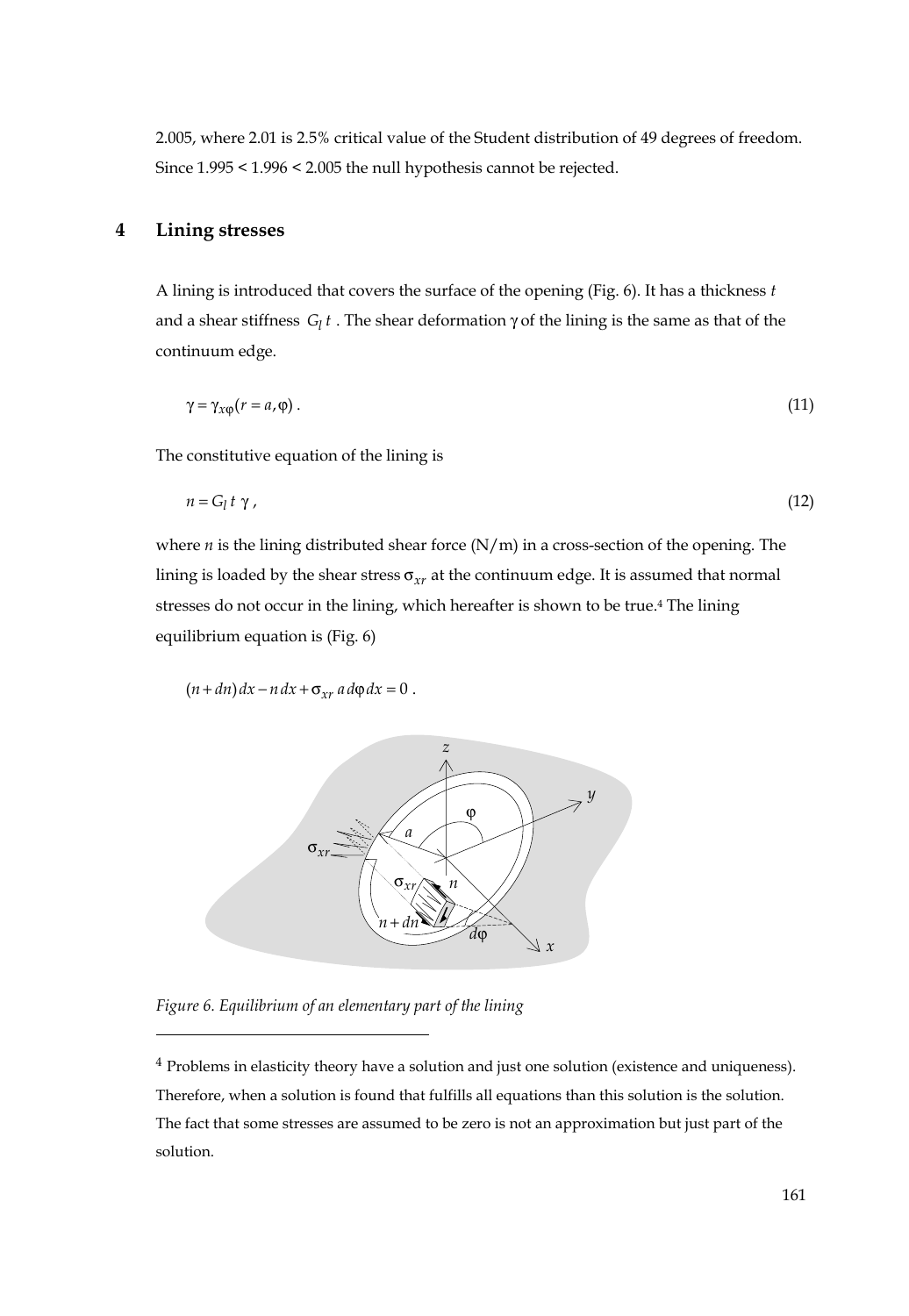This can be evaluated to

$$
\frac{dn}{d\varphi} + a\sigma_{xr}(r = a,\varphi) = 0.
$$
\n(13)

The following displacement field is proposed

$$
u_x = \frac{\tau}{G} (r + \frac{1-k}{1+k} \frac{a^2}{r}) \sin \varphi ,
$$
  
\n
$$
u_y = 0 ,
$$
  
\n
$$
u_z = 0 ,
$$
\n(14)

where  $k$  is a parameter that is interpreted below. It is noted that when  $k = 0$  the displacement is equal to that of the previous chapter. It will be shown that Eq. (14), which has been found by trial and error, provides the correct solution to the problem of this paper including a lining.

It can be shown that for this displacement field the equilibrium conditions, Eq. (8), are fulfilled too. Also the far field conditions, Eq. (9), are fulfilled. The shear strains in the radial and tangential directions are

$$
\gamma_{xr} = \frac{\partial u_x}{\partial r} + \frac{\partial u_r}{\partial x} = \frac{\tau}{G} \left( 1 - \frac{1 - k}{1 + k} \frac{a^2}{r^2} \right) \sin \varphi ,
$$
  
\n
$$
\gamma_{x\varphi} = \frac{\partial u_x}{r \partial \varphi} + \frac{\partial u_{\varphi}}{\partial x} = \frac{\tau}{G} \left( 1 + \frac{1 - k}{1 + k} \frac{a^2}{r^2} \right) \cos \varphi .
$$
\n(15)

In the continuum edge  $(r = a)$  the shear stresses are

$$
\sigma_{xr} = \tau \frac{2k}{1+k} \sin \varphi,
$$
  
\n
$$
\sigma_{x\varphi} = \tau \frac{2}{1+k} \cos \varphi.
$$
\n(16)

Substitution of Eq. (11) and (15) in Eq. (12) gives

$$
n = \tau \frac{G_l t}{G} \frac{2}{1+k} \cos \varphi \,. \tag{17}
$$

Substitution of Eq. (17) and (16) in Eq. (13) and evaluation gives

$$
k = \frac{G_l t}{G a} \,. \tag{18}
$$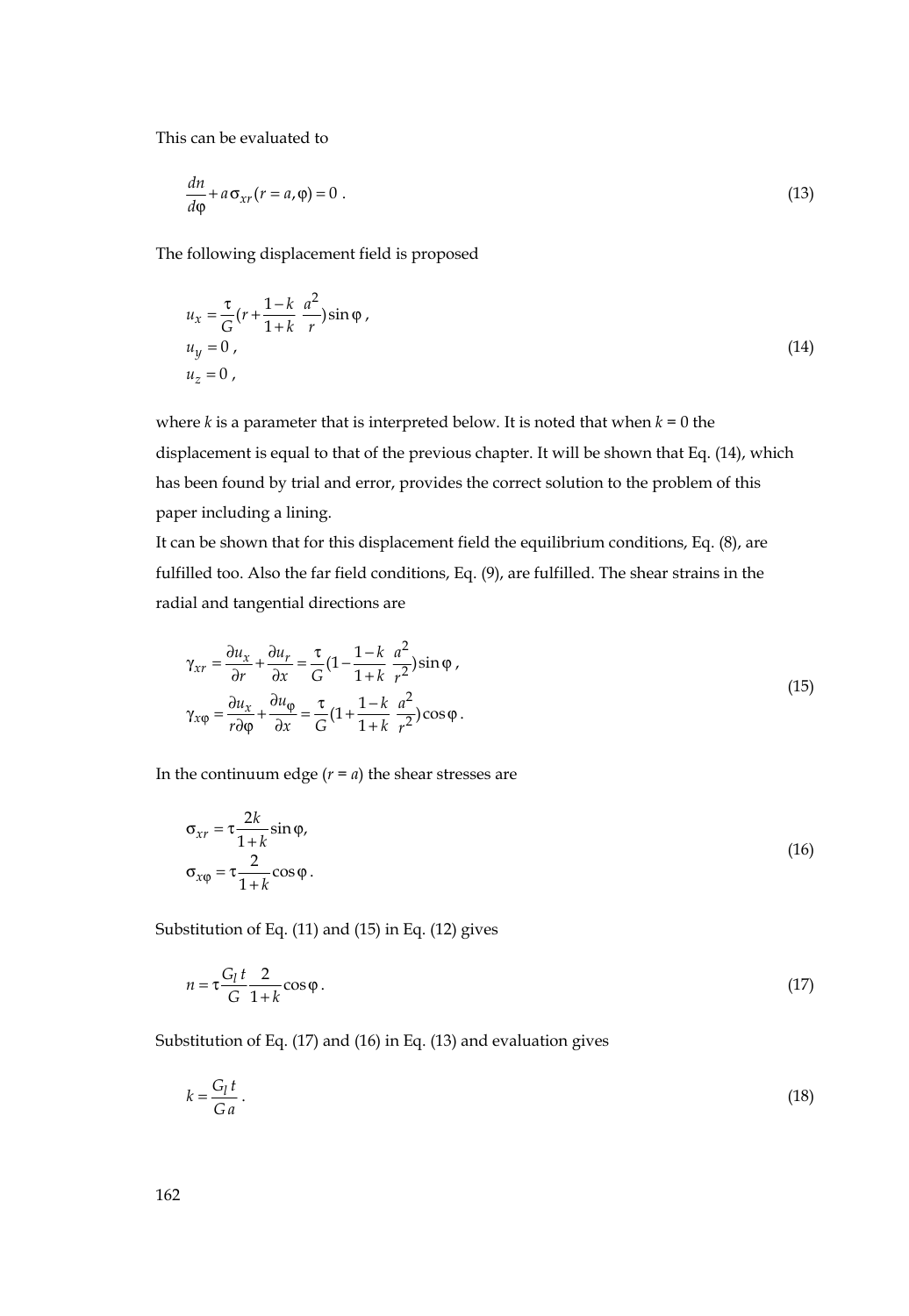Apparently, *k* is a dimensionless parameter that describes the stiffness properties of the lining compared to the continuum. With this result, all equations of the continuum and the lining are fulfilled. Also, the far field stress state (Eq. 9) is fulfilled. Also, compatibility (Eq. 11) and equilibrium (Eq. 13) between the continuum and the lining are fulfilled. Therefore, the proposed displacement field Eq. (14) provides the correct solution to the problem of this paper including a lining.

The resulting shear stress in the edge of the continuum can be obtained from Eq. (16)

$$
\sqrt{\sigma_{xr}^2 + \sigma_{x\varphi}^2} = \tau \frac{2}{1+k} \sqrt{k^2 \sin^2 \varphi + \cos^2 \varphi} \,. \tag{19}
$$

For  $0 \le k < 1$  the extreme value is

$$
\tau_{\text{max}} = \tau \frac{2}{1+k} \tag{20}
$$

which occurs at  $\varphi = 0$ . For  $k = 1$  there is no extreme value because there is no disturbance in the continuum stress field. For *k* > 1 the extreme value is

$$
\tau_{\text{max}} = \tau \frac{2k}{1+k} \,,\tag{21}
$$

which occurs at  $\varphi = \pm \frac{1}{2}\pi$ . This result is shown in Figures 7 and 8.

From Eq. (17) and (18) the maximum shear stress in the lining is obtained

$$
\frac{n}{t} = \tau \frac{a}{t} \frac{2k}{1+k} \,,\tag{22}
$$

which occurs at  $\varphi = 0$  for any *k*.



*Figure 7. Continuum and lining deformation for three types of stiffness k*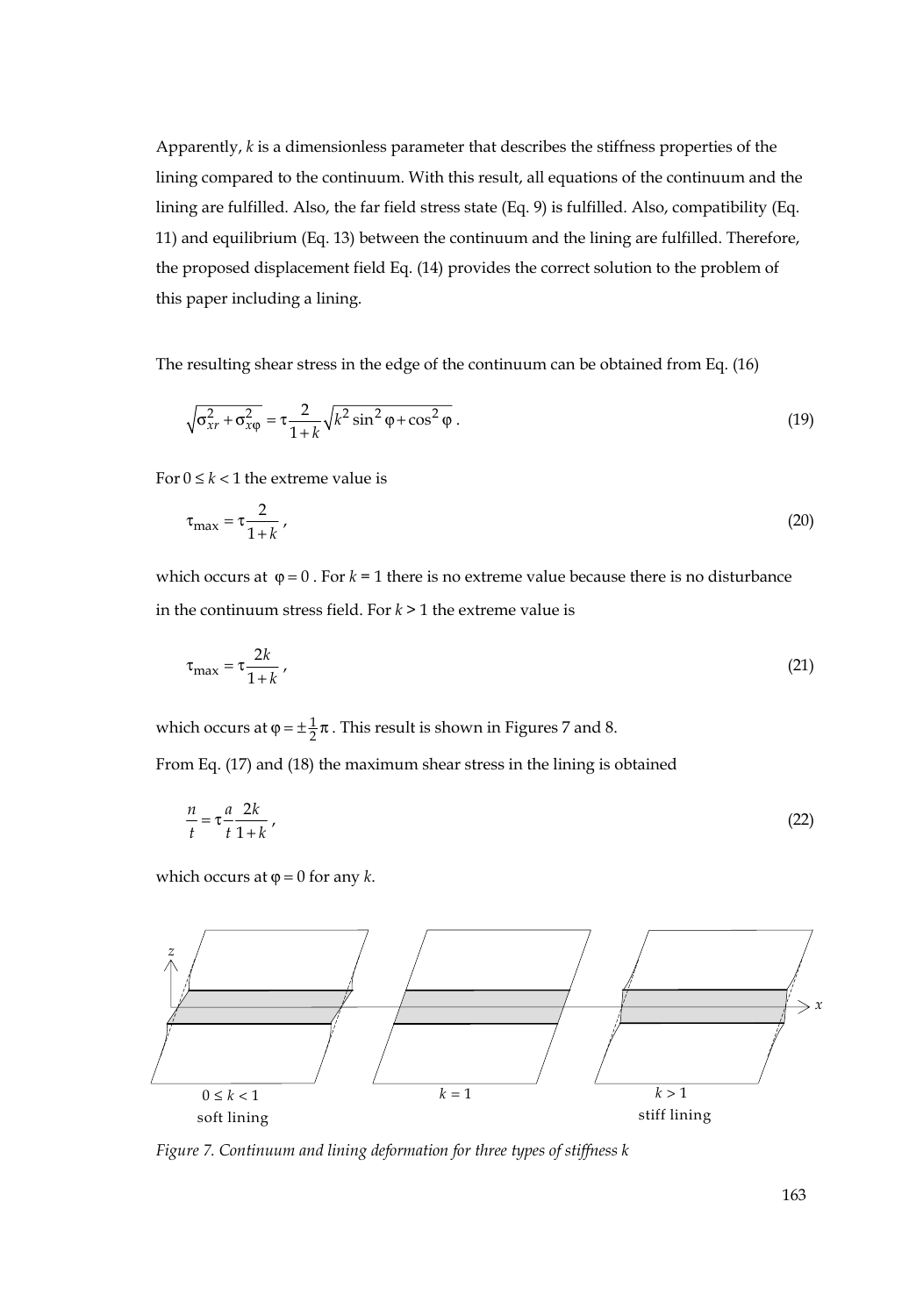

*Figure 8. Stress concentration factor*  $\frac{\tau_{\text{max}}}{\tau}$  *in the continuum as function of the lining stiffness k* 

It can be practical to express *k* in Young's modulus *El* of the lining and Young's modulus *E* of the continuum, provided that Poisson's ratio of lining and soil are the same.

$$
k = \frac{E_l}{E} \frac{t}{a} \tag{23}
$$

#### **5 Tunnel stresses**

Bore tunnels in soft soils often have reinforced concrete linings with a thickness of approximately radius/10. The lining typically consists of connected concrete segments. Young's modulus of concrete including the connections is approximately 10000 N/mm². The stiffness of soil strongly depends on the confinement pressure. At a depth of 10 m soil can be modelled as an elastic continuum with Young's modulus 100 N/mm². Consequently, the stiffness parameter *k* can be calculated by (Eq. 23).

$$
k = \frac{E_l}{E_a} \frac{t}{a} = \frac{10000}{100} \frac{a/10}{a} = 10
$$

At regular intervals a tunnel is interrupted by vertical ventilation shafts. A shaft is loaded differently than the tunnel parts. Also, the shaft foundation is in different soil layers than the tunnel. Consequently, shaft and tunnel experience different settlements (Fig. 9). This situation can be modelled by the problem that is solved in this paper. The soil deformation is approximated with a homogeneous shear strain. Due to this a homogeneous shear stress τ occurs which is disturbed by the tunnel.

The maximum shear stress in the soil is (Eq. 21)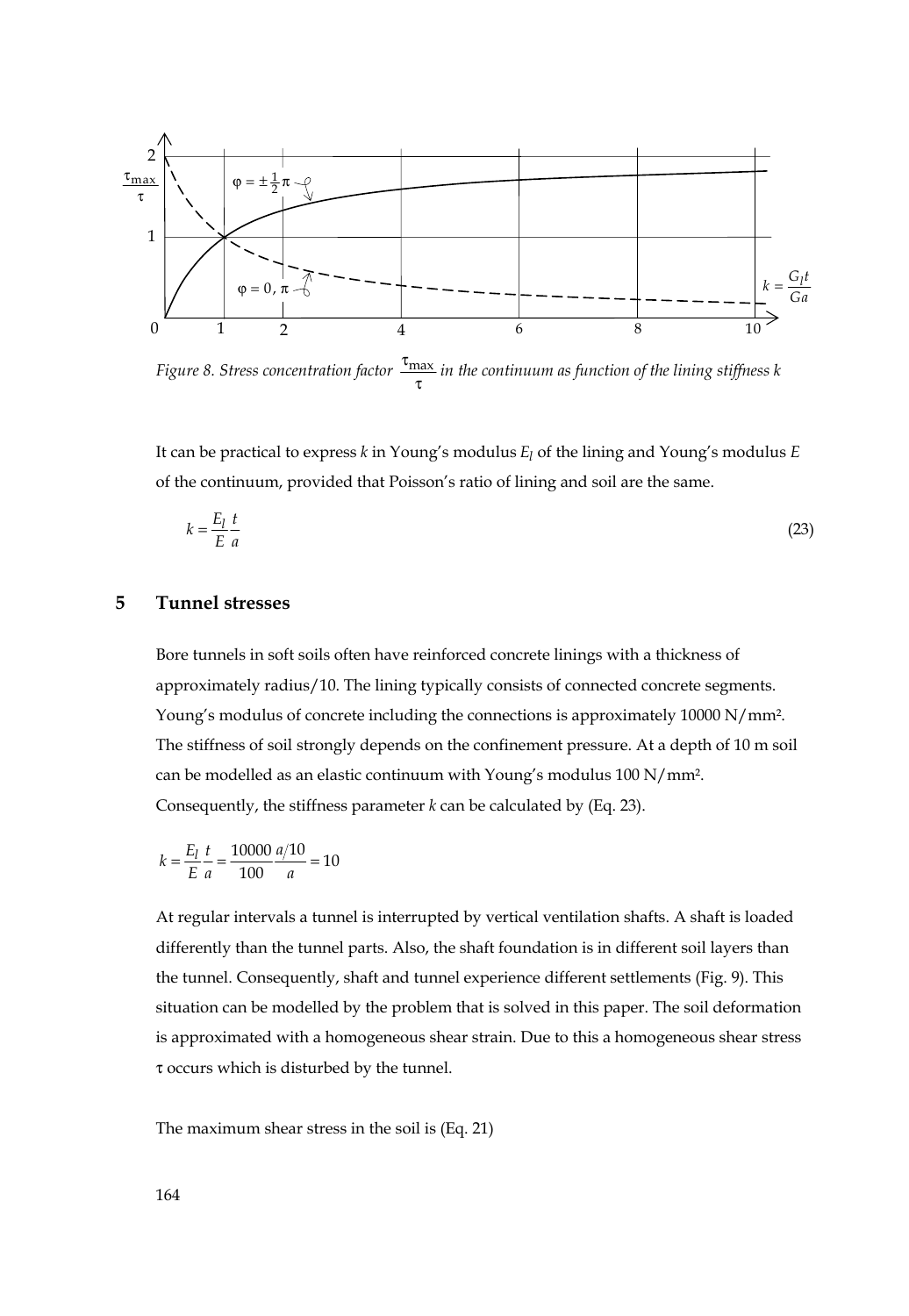$$
\tau_{\text{max}} = \tau \frac{2k}{1+k} = \tau \frac{2 \times 10}{1+10} = 1.8 \tau.
$$

which occurs next to the top and bottom of the tunnel lining. The maximum shear stress in the concrete lining is (Eq. 22)

$$
\frac{n}{t} = \tau \frac{a}{t} \frac{2k}{1+k} = \tau \frac{a}{a/10} \frac{2 \times 10}{1+10} = 18 \tau.
$$

This is a considerable stress concentration. It is noted that often the soil and concrete properties cannot be determined accurately. Fortunately, large variations in *k* have little influence on the results of this chapter. For example if  $k = 2$ , which is only 20% of the previous value then the concrete lining stress is *n*/*t* = 13.3 τ, which is still 73% of the previous value.

Clearly, both the soil and the reinforced concrete tunnel segments behave nonlinearly, which is not included in the above linear analysis. Self weight and the construction process cause stresses in the soil and the lining. In addition, the settlement considered in this paper can occur. The soil can yield at the connection with the tunnel which might unload the concrete. Nevertheless, the present linear analysis of the additional settlement load predicts that before yielding the maximum additional concrete stresses are ten times larger than the maximum of the additional soil stresses. It is not unlikely that the already heavily loaded concrete crushes before the soil yields. More research is needed for validation of this conclusion.



 *Figure 9. Differential settlements around a bore tunnel connected to a ventilation shaft*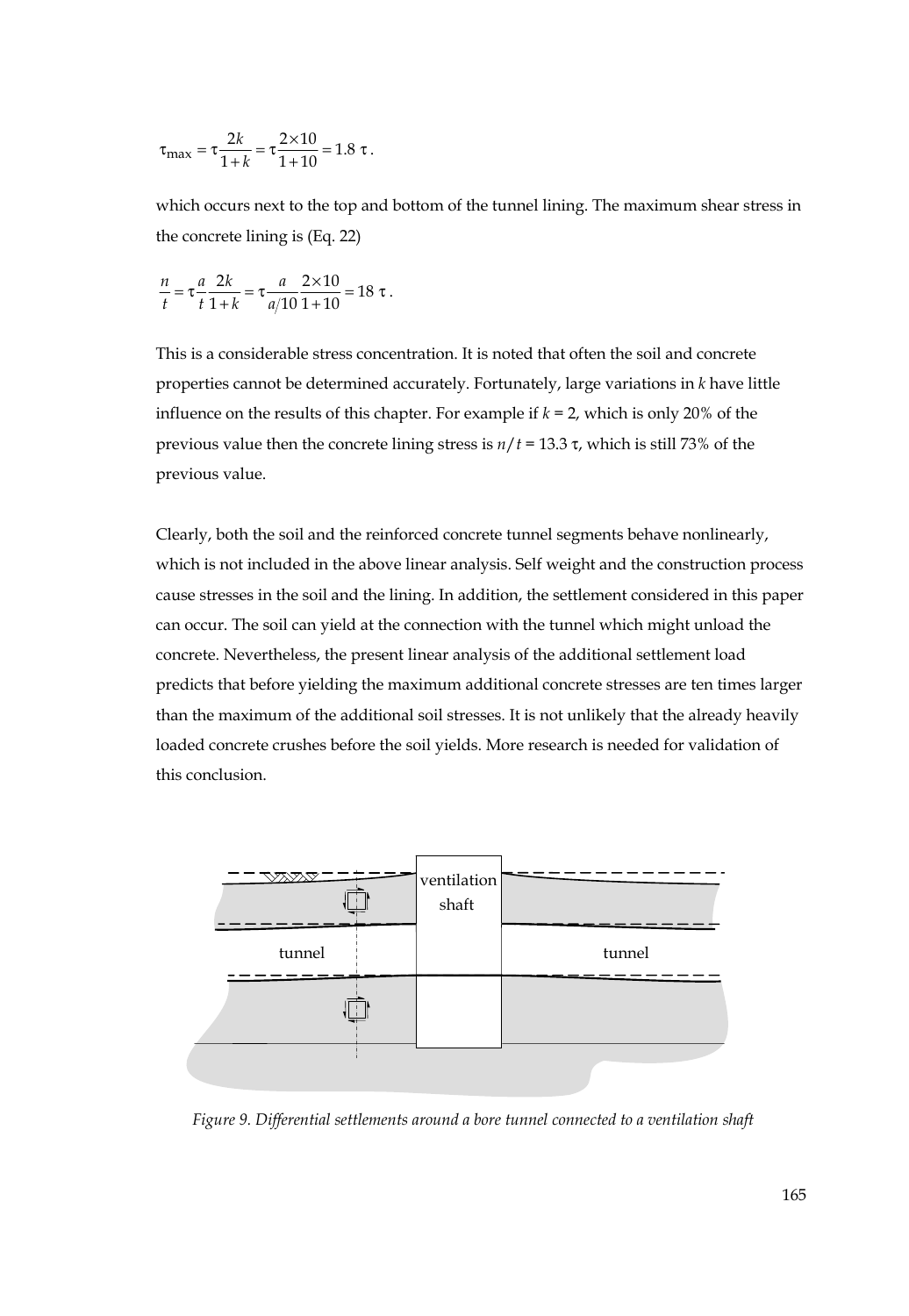#### **6 Conclusions**

A factor two stress concentration occurs in a continuum with a circular cylindrical opening loaded in shear in the direction of the opening centre line. This result does not depend on the opening diameter or on Young's modulus. Contrary to spherical openings this stress concentration does not depend on Poisson's ratio.

Also for cylindrical openings with a lining, closed form solutions have been derived for the stress concentration in the continuum and in the lining. The stress concentration factor for the continuum varies between one and two depending on the lining stiffness.

Application to a typical bore tunnel in soft soil with a reinforced concrete lining shows that small differential settlements causing small shear stresses in the soil can give large shear stresses in the lining. The shear stress in the concrete lining can be as much as 18 times larger than the shear stress in the soil at some distance of the tunnel.

#### **Literature**

Calladine C.R. (1983) "Theory *of shell structures*", Cambridge University Press

- Hoogenboom P.C.J., Spaan R. (2005) "Shear Stiffness and Maximum Shear Stress of Round Tubular Members", *15th International Offshore and Polar Engineering Conference* (ISOPE-2005), Seoul, June 19-24, 2005, Vol. 4, pp. 316-319
- Mindlin R.D. (1939) "Stress distribution around a tunnel", *Proceedings of the American Society of Civil Engineers*, Vol. 65, No. 4, pp. 619-642
- Pilkey W.D., Pilkey D.F. (2008) "*Peterson's stress concentration factors*", Third edition, John Wiley & Sons, New York
- Savin G.N. (1961) "Stress concentrations around holes", Translated from Russian by Gros and Johnson, Pergamon Press, Oxford
- Timoshenko S.P., Goodier J.N. (1970) "*Theory of Elasticity*", third edition, McGraw-Hill book company, Singapore
- Weelden C. van (2010) "Schuifspanningen loodrecht op een cilindrisch gat", Bachelor report, Delft University of Technology (In Dutch), online: http://www.mechanics.citg. tudelft.nl/~pierre/BSc\_projects/BSc\_projects.html/eindrapport\_van\_weelden.pdf
- Yu Y.Y. (1952) "Gravitational stresses on deep tunnels", *Transactions of the American Society of Mechanical Engineers*, Applied Mechanics Section, Vol. 74, pp. 537.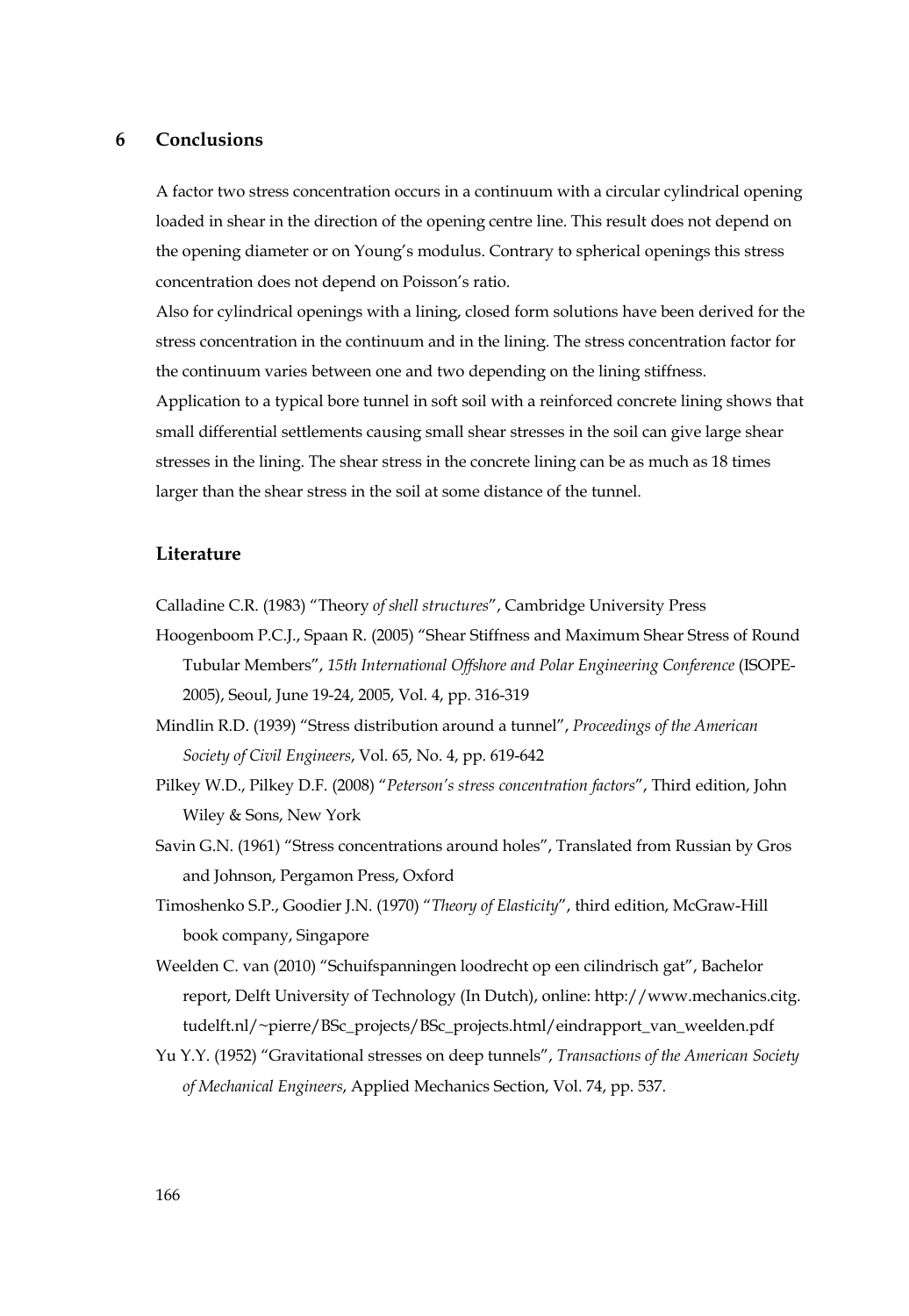# **Notation**

| E  Young's modulus of the continuum                                                                       |
|-----------------------------------------------------------------------------------------------------------|
| $E_l$ Young's modulus of the lining                                                                       |
| G  shear modulus of the continuum                                                                         |
| $G_l$ shear modulus of the lining                                                                         |
| k dimensionless stiffness factor of the lining                                                            |
| $n$ in plane shear force per unit length in the lining                                                    |
|                                                                                                           |
| t  lining thickness                                                                                       |
| $u_x$ , $u_y$ , $u_z$ displacements of a continuum point (Fig. 2)                                         |
| $u_r$ , $u_\phi$ displacements of a continuum point in cylinder coordinates (Fig. 2)                      |
| $\varepsilon_{xx}$ , $\varepsilon_{yy}$ , $\varepsilon_{zz}$ normal strains of a continuum point          |
|                                                                                                           |
| $\gamma$ shear strain in the lining                                                                       |
| $\gamma_{xy}$ , $\gamma_{xz}$ , $\gamma_{yz}$ shear strains of a continuum point                          |
| $\gamma_{xr}, \gamma_{x\phi}$ shear strains of a continuum point in cylinder coordinates                  |
| $\sigma_{xx}$ , $\sigma_{yy}$ , $\sigma_{zz}$ normal stresses of a continuum point                        |
| $\sigma_{xy}$ , $\sigma_{xz}$ , $\sigma_{yz}$ ……shear stresses of a continuum point                       |
| $\sigma_{\text{xr}\,}, \sigma_{\text{x}\phi}$ shear stresses of a continuum point in cylinder coordinates |
|                                                                                                           |
| $\tau_{\text{max}}$ peak stress in the continuum                                                          |